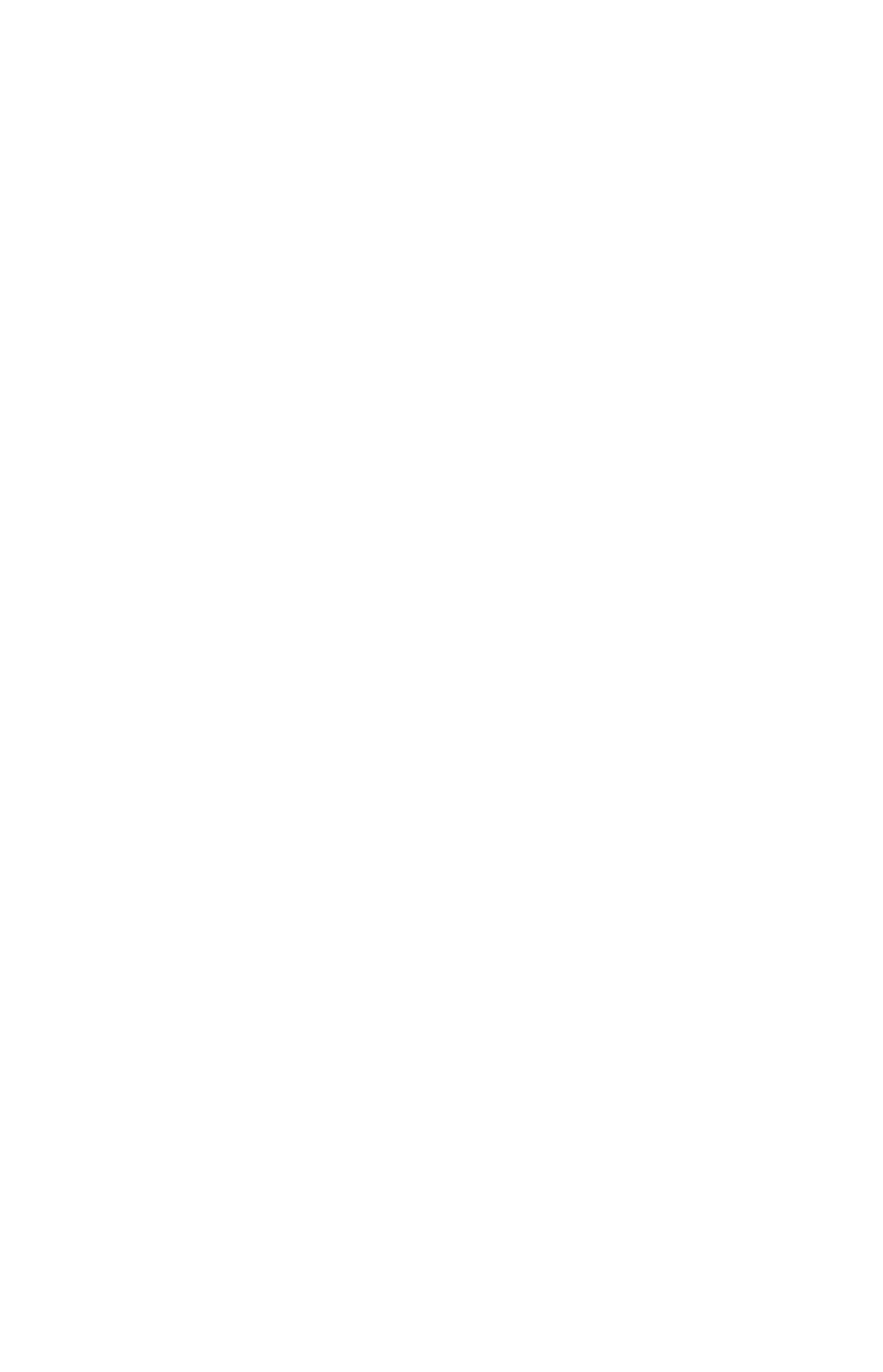# **CHAMPAGNES**

| <b>LANSON</b> Black Label Brut |  |                             |
|--------------------------------|--|-----------------------------|
| <b>LAURENT PERRIER Brut</b>    |  |                             |
|                                |  | LAURENT PERRIER Cuvée Rosé  |
|                                |  | MOËT & CHANDON Ice Impérial |
| <b>VEUVE CLICQUOT</b> Yellow   |  |                             |
| <b>BILECART SALMON Brut</b>    |  |                             |
| <b>VEUVE CLICQUOT Rosé</b>     |  |                             |
| <b>DOM PERIGNON</b>            |  |                             |
| <b>KRUG</b> Grande Cuvée       |  |                             |
| <b>LOUIS ROEDERER</b> Cristal  |  |                             |
| <b>DOM PERIGNON Rosé</b>       |  |                             |

#### **SPARKLING WINES**  $\overline{a}$

FANTINEL Prosecco, Italy

FANTINEL One & Only, Italy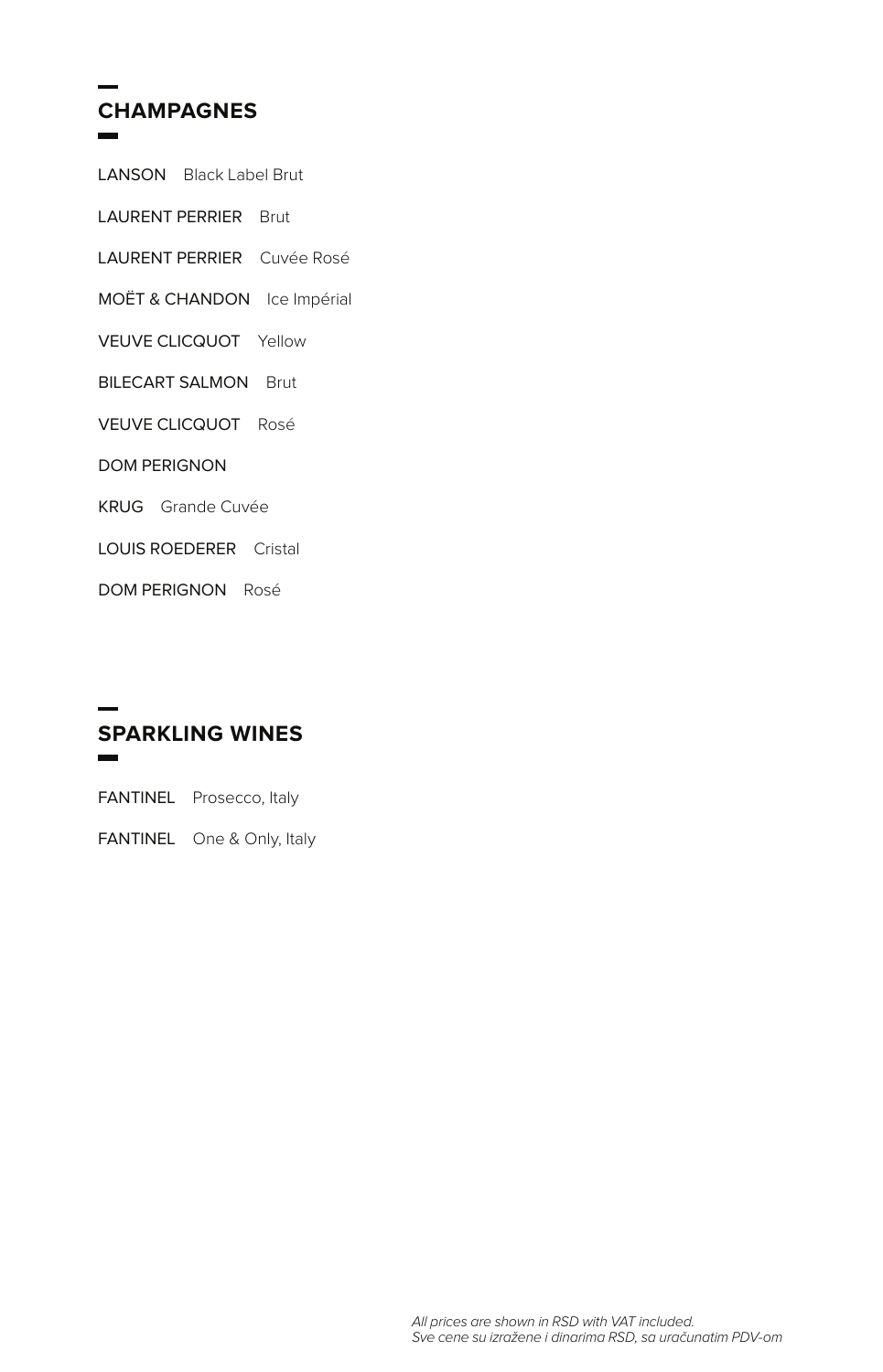# **ROSÉ**

ERDEVIK Roza Nostra, Serbia ZVONKO BOGDAN Rosé sec, Serbia VISTA HILL Rosé Premium, Serbia CAVES D'ESCLANS Whispering Angel, France MIRAVAL Rosé, France



BIKICKI Uncensoured, Serbia

KOVAČEVIĆ Chardonnay R, Serbia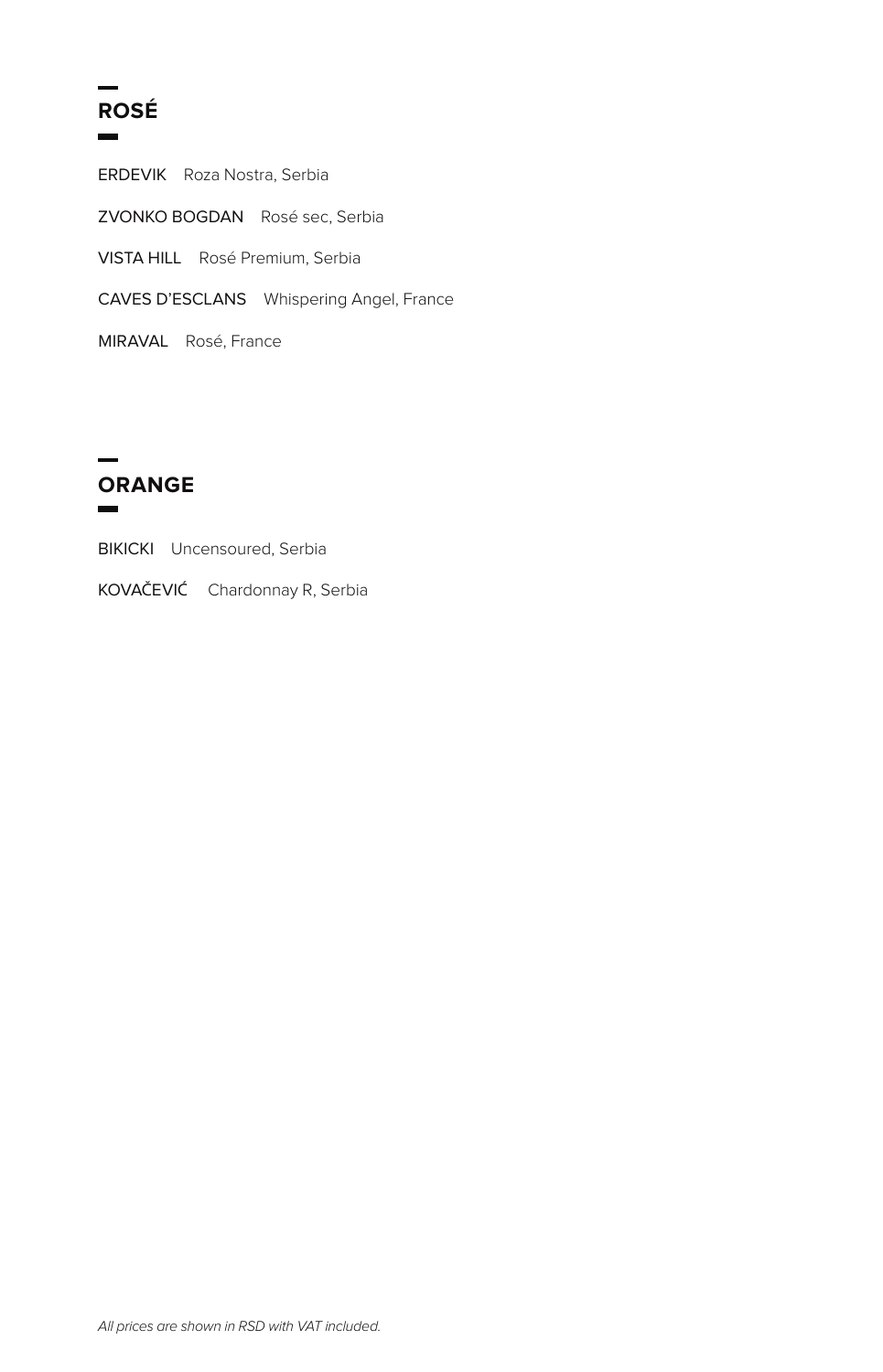## **DESSERT**

KIŠ Bermet beli, Serbia KIŠ Bermet crveni, Serbia SAMOS Grand Cru, Greece TAYLOR FLADGATE Taylor's 10 y.o. Tawny Porto, Portugal

CHATEAU D'YQUEM France



CHOYA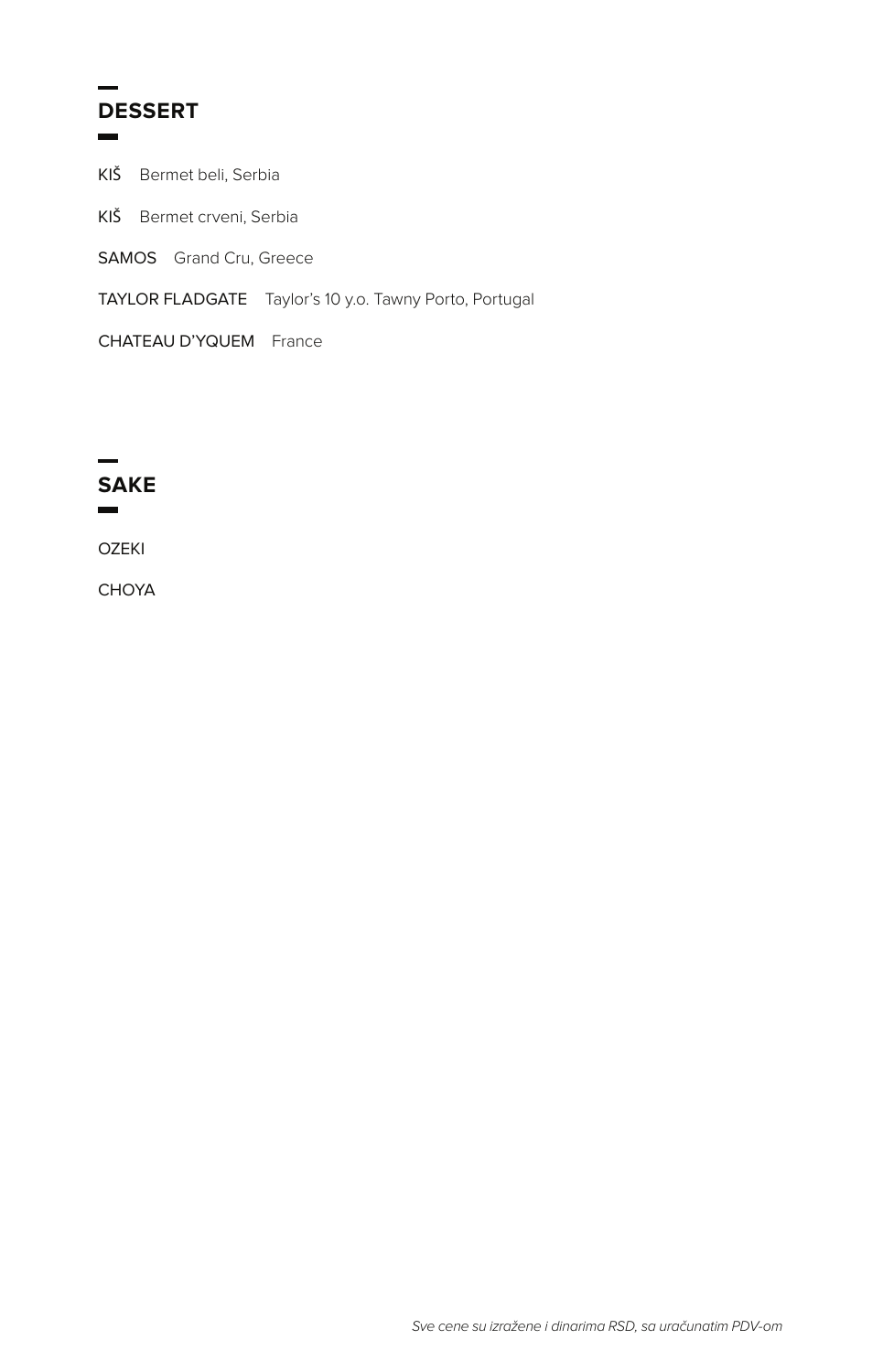#### **WHITE WINES, SERBIA**

SPASIĆ Tamjanika

DESPOTIKA Morava

- ZVONKO BOGDAN Chardonnay
- LASTAR Riesling
- CILIĆ Fume Blanc
- ALEKSIĆ Bonaca Limited
- SAGMEISTER Furmint
- KOVAČEVIĆ Chardonnay S
- **IMPERATOR CLAUDIUS** Sauvignon Blanc
- ALEKSANDROVIĆ Trijumf Gold
- **BJELICA** Babaroga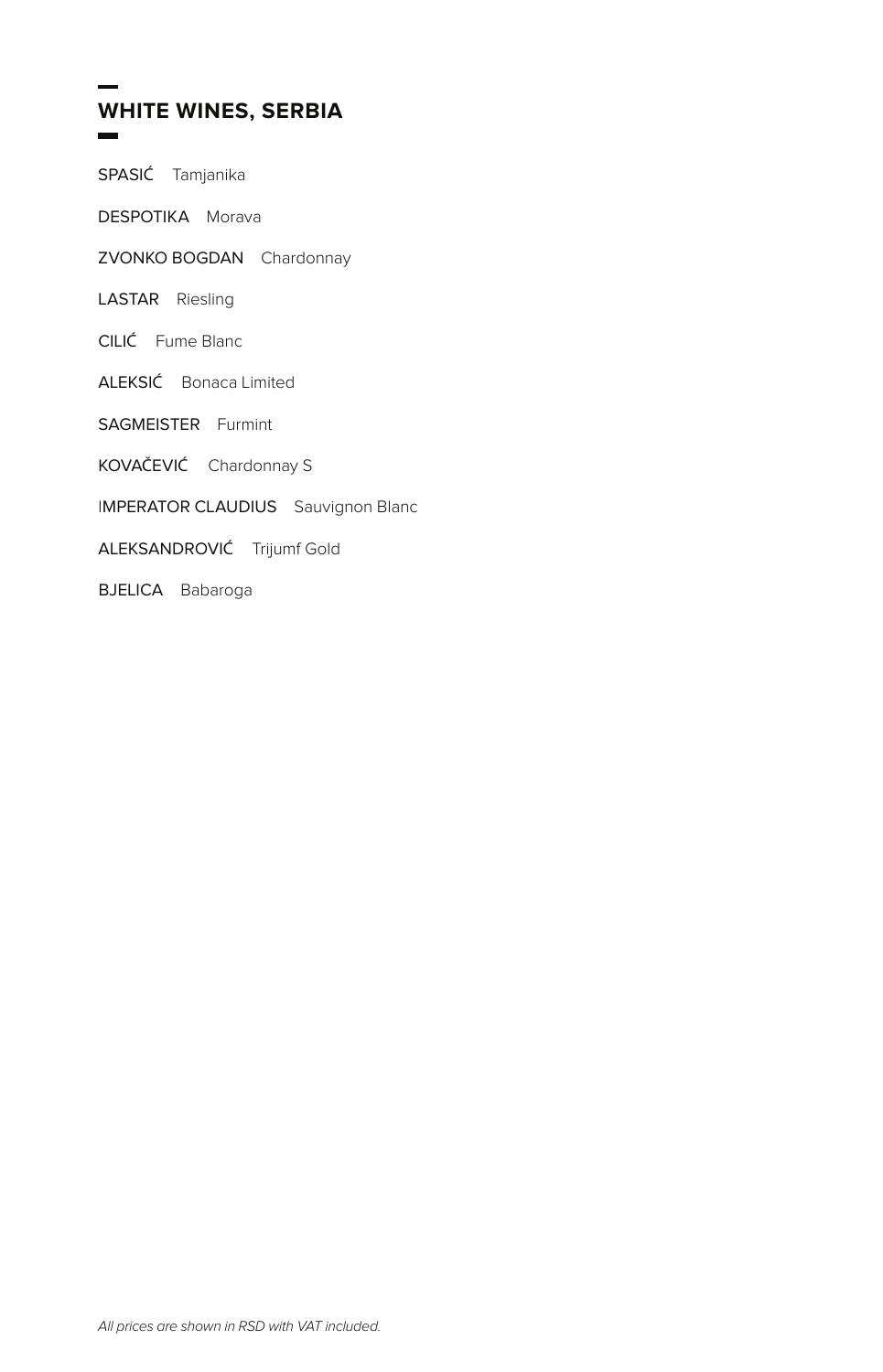#### **WHITE WINES, BALKAN**

VUKOJE Žilavka, BiH

ČARA Posip, Croatia

- KAMNIK Temjanika, Macedonia
- KOZLOVIĆ Malvazija, Croatia
- TIKVEŠ Bela Voda, Macedonia
- SIMČIČ Chardonnay Opoka, Slovenia
- MOVIA Veliko Belo, Slovenia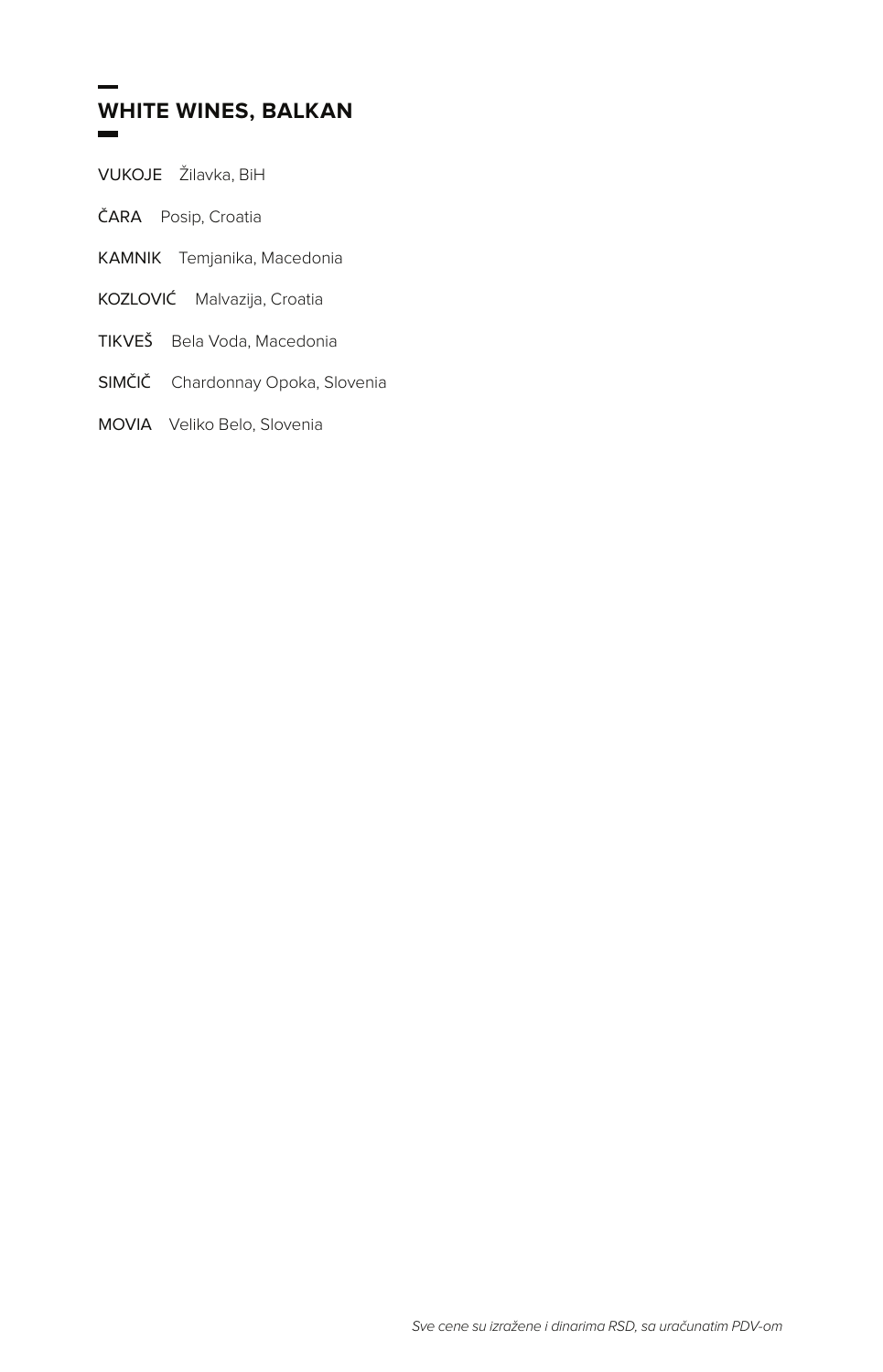#### **WHITE WINES, FRANCE**

| <b>HUGEL</b> Gewurztraminer, Alsace                  |
|------------------------------------------------------|
| HENRI BOURGEOIS Sancerre, Loire Valley               |
| <b>BOVIER &amp; FILS</b> Chablis 1er Cru             |
| <b>LA CHABLISIENNE</b> Les Grenouilles Grand Cru     |
| <b>VINCENT GIRARDIN</b> Mersault Les Narvaux         |
| JOSEPH DROUHIN Chassagne Montrachet                  |
| HENRY BOILLOT Puligny Montrachet 1er Cru             |
| <b>VINSENT GIRARDIN</b> Corton Charlemagne Grand Cru |

### **WHITE WINES, ITALY**

- VILLA SPARINA Gavi di Gavi DOCG
- JERMAN Pinot Grigio
- MARINA CVETIC Trebiano
- ISOLE E OLENA Chardonnay
- ANTINORI Cervaro della Salla

#### **WHITE WINES, WORLD**

RUDI PICHLER Gruner Veltliner, Austria MOSEL MARKUS MOLITOR Riesling, Germany CLOUDY BAY Sauvignon Blanc, Australia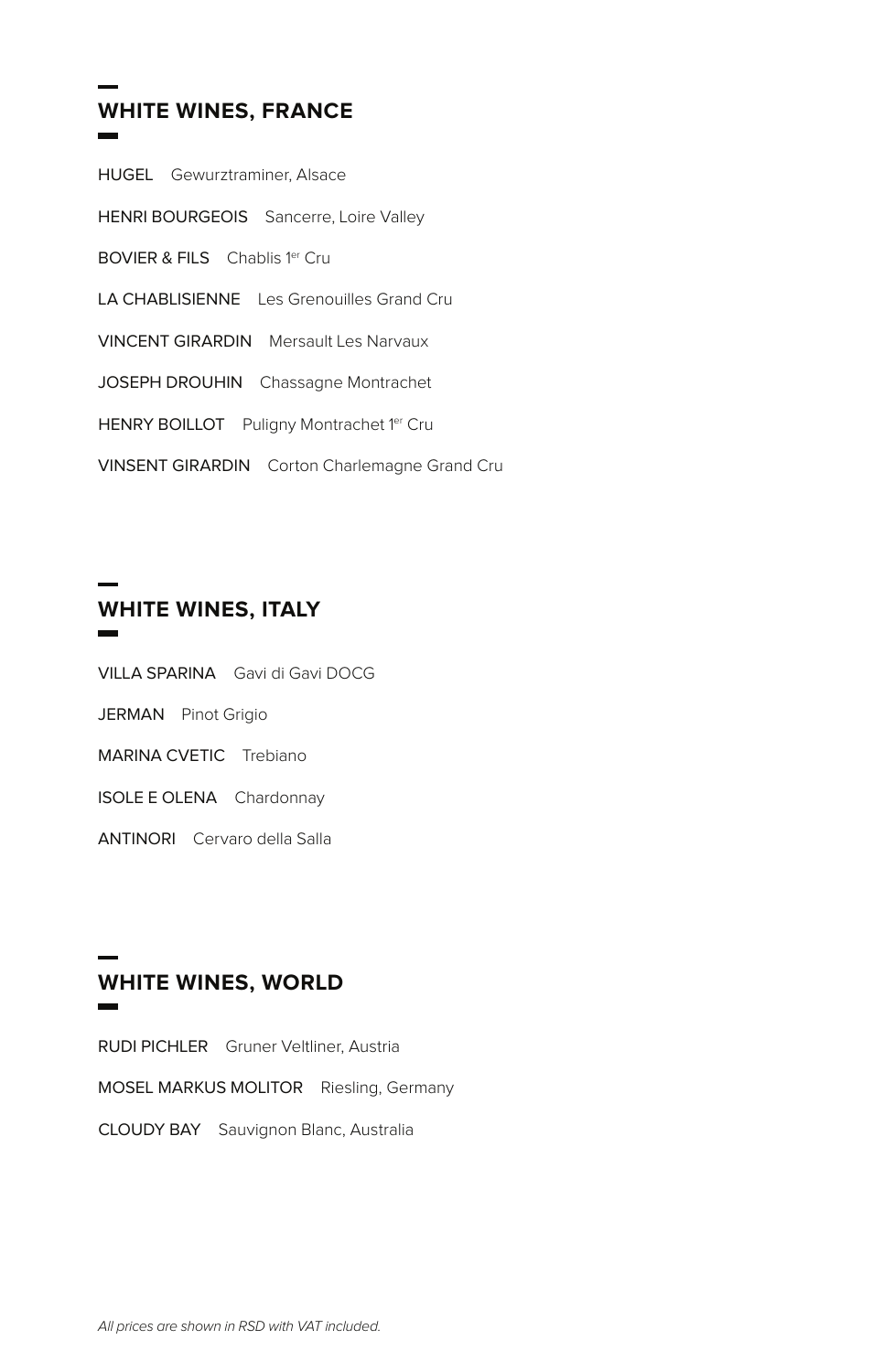# **RED WINES, SERBIA**

DESPOTIKA Trag

MANASTIR BUKOVO Merlot Filigran

TEMET Tri Morave Crveno

ZVONKO BOGDAN Cuvée No1

ALEKSIĆ Kradaš Limited

BUDIMIR Prokupac boje lila

ALEKSANDROVIĆ Trijumf Noir

JELIĆ Mammouth

RADOVANOVIĆ Cabernet Sauvignon Reservé

JANKO Stari Zavet

ERDEVIK Stiflers Mom Shiraz

ALEKSANDROVIĆ Rodoslov Grand Reserva

BOTUNJAC Pino svetih ratnika

MATALJ Kremen Kamen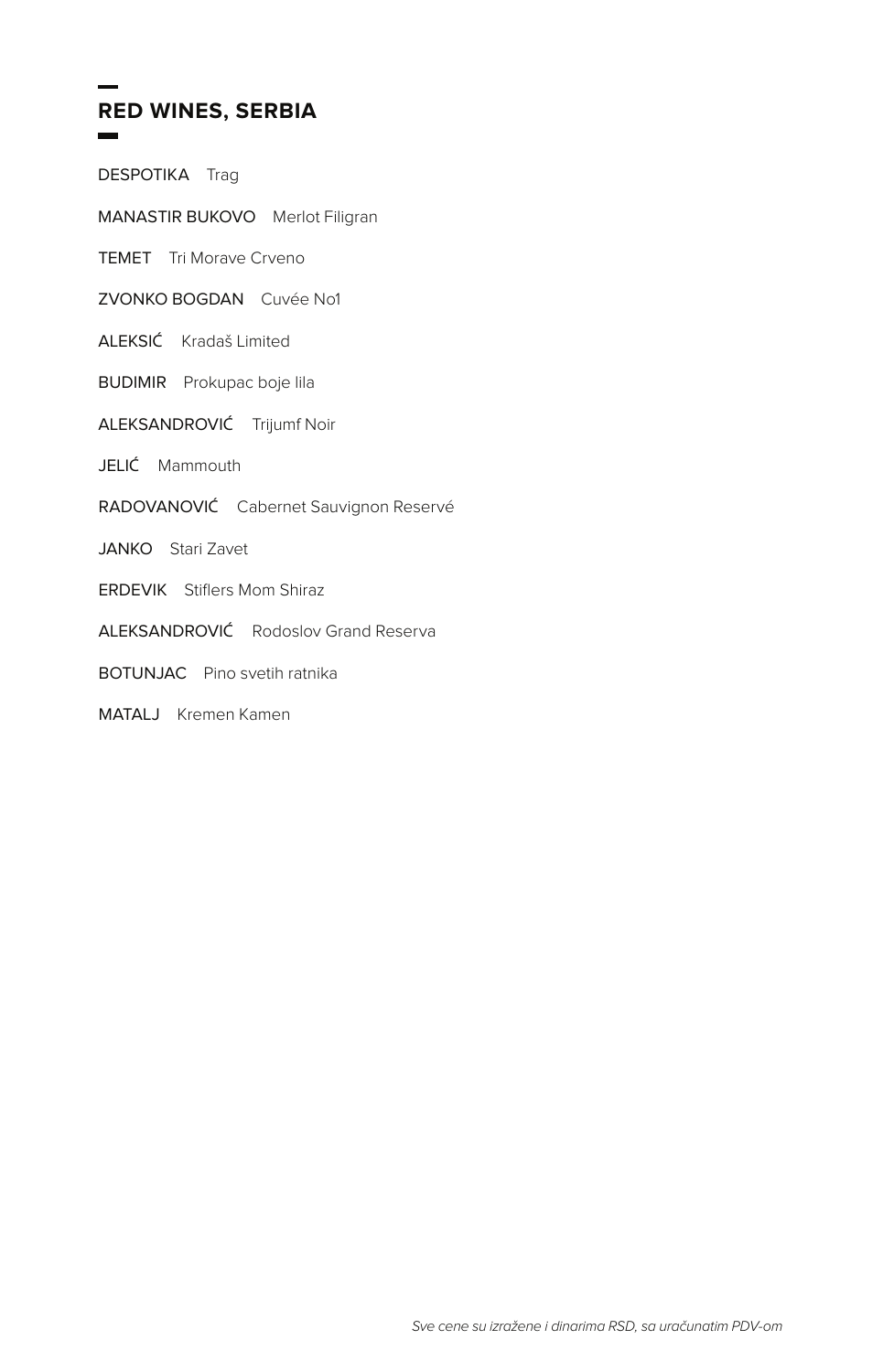# **RED WINES, BALKAN**

- ALPHA ESTATE Xinomavro, Greece
- VUKOJE Vranac Reserve, BiH
- KAMNIK Syrah Ten Barrels, Macedonia
- SIMČIČ Pinot Noir Opoka, Slovenia
- MATUSKO Dingač Royal, Croatia
- BIBICH Bas De Bas, Croatia
- KAMNIK Merlot Signature, Macedonia

# **RED WINES, FRANCE**

CHÂTEAU LANGOA BARTON St. Julien CHATEAUNEUF DU PAPE CHÂTEAU DE BEAUCASTEL Rhone Valley GEVREY CHAMBERTIN CLAUDE DUGAT Burgundy CHATEAU LEOVILLE POYFERRE St. Julien CHATEAU BEYCHEVELE St. Julien CHATEAU LYNCH BAGES Pauillac CHATEAU COS D'ESTOURNEL St. Estephe MEO CAMUZET Grand Cru Echezeaux Burgundy CHATEAU PAVIE St. Emilion CHATEAU PALMER Margaux

CHATEAU LATOUR Pauillac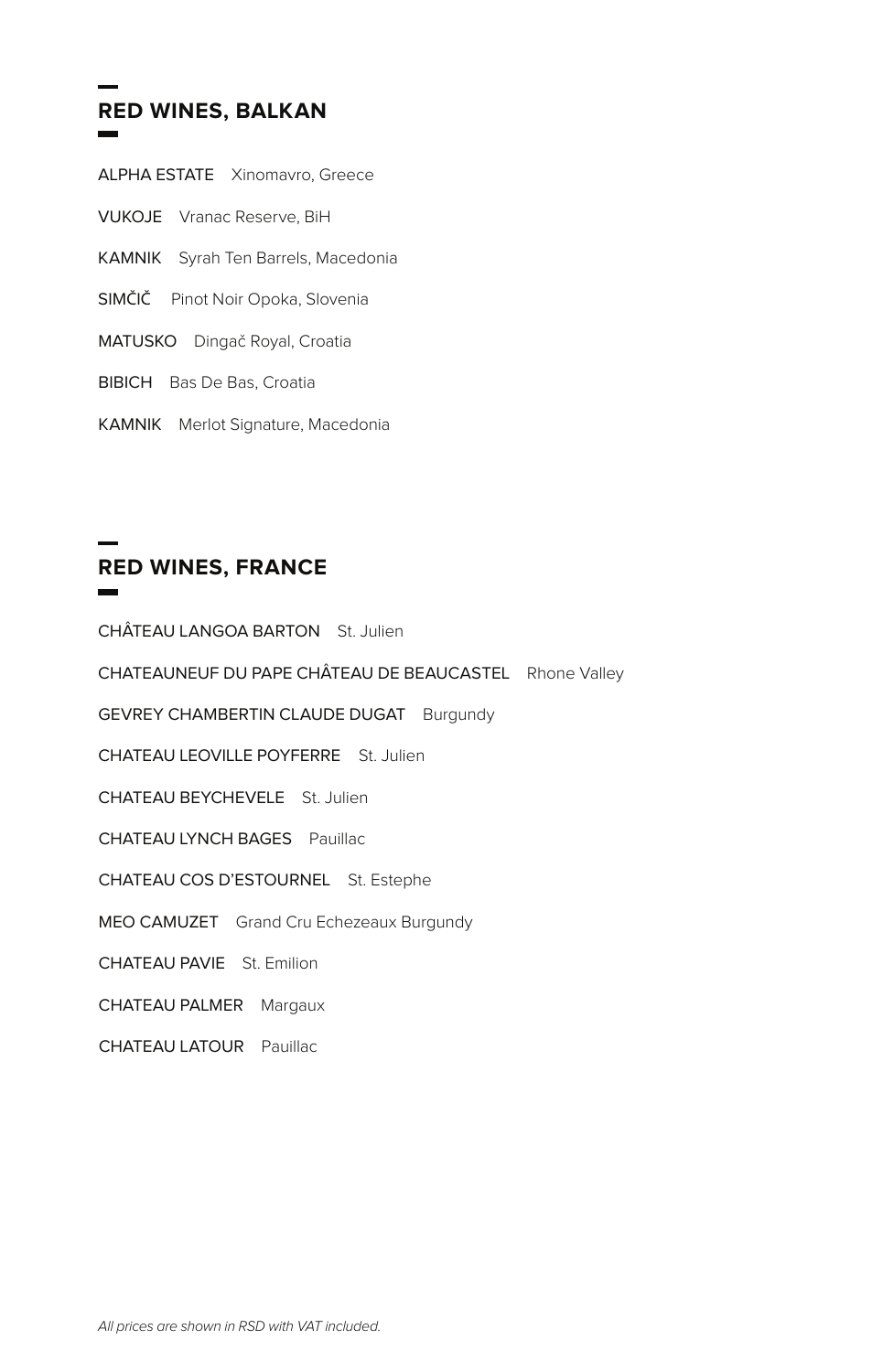## **RED WINES, ITALY**

VARVAGLIONE Papale Primitivo

LA MASSA

FARNESI Edizione

ANTINORI Brunello di Montalcino Pian delle Vigne

MASI Amarone Costasera Classico

CASANOVA DI NERI Pietradonice

ANTINORI Tignanello

TENUTA SAN GUIDO Sassicaia

MASSETO

#### **RED WINES, WORLD**

CATENA Malbec, Argentina

BODEGA Numanthia, Spain

THE HESS COLLECTION Allomi, USA

PENFOLD'S Shiraz, Australia

SILVER OAK Napa Valley, USA